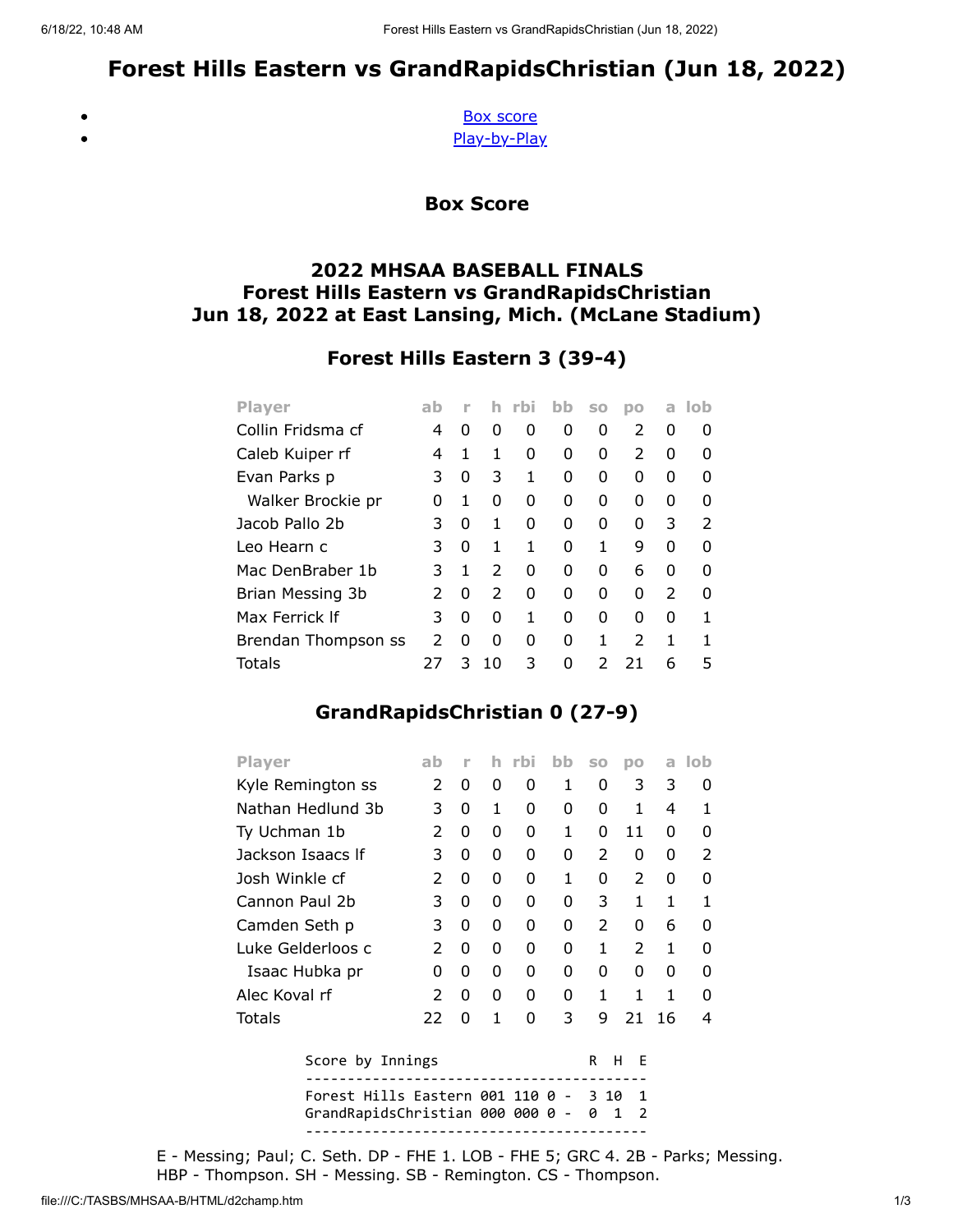6/18/22, 10:48 AM Forest Hills Eastern vs GrandRapidsChristian (Jun 18, 2022)

| Forest Hills Eastern ip h r er bb so wp bk hbp ibb ab bf fo go np<br>Evan Parks W                                                                     |  |  |  |  | 7.0 1 0 0 3 9 0 0 0 0 22 25 6 5 108 |  |  |  |
|-------------------------------------------------------------------------------------------------------------------------------------------------------|--|--|--|--|-------------------------------------|--|--|--|
| GrandRapidsChristian ip h r er bb so wp bk hbp ibb ab bf fo go np<br>Camden Seth L   7.0   10   3   3   0   2   0   0   1   0   27   29   5   11   89 |  |  |  |  |                                     |  |  |  |

Win - Parks. Loss - C. Seth. Save - None. HBP - by C. Seth (Thompson). Pitches/strikes: Parks 108/66; C. Seth 89/65.

<span id="page-1-0"></span>Umpires - HP: Mark Stewart 1B: Brent Wehner 2B: Roger Wenzel 3B: Tim Walter Start: 9 a.m. Time: 1:45 Attendance: Weather: Sunny, 57F, Wind N 9 mph Game notes: MHSAA Baseball Division 2 State Championship game.

#### Play-by-Play

#### 2022 MHSAA BASEBALL FINALS Forest Hills Eastern vs GrandRapidsChristian Jun 18, 2022 at East Lansing, Mich. (McLane Stadium)

Forest Hills Eastern starters: 13/cf Fridsma; 10/rf Kuiper; 12/p Parks; 15/2b Pallo; 6/c Hearn; 8/1b DenBraber; 2/3b Messing; 17/lf Ferrick; 7/ss Thompson;

GrandRapidsChristian starters: 17/ss Remington; 5/3b Hedlund; 11/1b Uchman; 24/lf Isaacs; 12/cf Winkle; 2/2b Paul; 8/p C. Seth; 7/c Gelderloos; 3/rf Koval;

Forest Hills Eastern 1st - Fridsma grounded out to 2b (2-2 BBKKF). Kuiper grounded out to ss (1-0 B). Parks singled through the left side (0-0). Pallo grounded out to 3b (2-2 KBFB). O runs, 1 hit, 0 errors, 1 LOB.

GrandRapidsChristian 1st - Remington walked (3-2 KBKBBFB). Hedlund lined out to ss (1-1 SB). Remington stole second. Uchman lined out to 1b (1-2 KKFBF). Isaacs flied out to rf (0-0). O runs, 0 hits, 0 errors, 1 LOB.

**Forest Hills Eastern 2nd - Hearn grounded out to p (2-2 BFKB). DenBraber flied out to rf (2-1** BBS). Messing singled to shortstop (1-2 KFB). Ferrick grounded out to p (0-0). O runs, 1 hit, O errors, 1 LOB.

GrandRapidsChristian 2nd - Winkle grounded out to 3b (0-0). Paul struck out swinging (3-2 BBFBFS). C. Seth struck out swinging (2-2 BKBKS). O runs, O hits, O errors, O LOB.

Forest Hills Eastern 3rd - Thompson hit by pitch (1-2 FF). Thompson advanced to second on a throwing error by p, failed pickoff attempt. Thompson out at third p to ss to 3b, caught stealing. Fridsma lined out to ss (3-1 BBFB). Kuiper singled to third base (2-1 KBB). Parks doubled to right field, RBI (0-0); Kuiper scored. Brockie pinch ran for Parks. Pallo grounded out to 3b (0-0). 1 run, 2 hits, 1 error, 1 LOB.

Grand Rapids Christian 3rd - Parks to p for Brockie. Gelderloos reached on a fielding error by 3b, advanced to second on the throw (3-2 FBBBKF). Hubka pinch ran for Gelderloos. Koval flied out to cf (2-0 BB). Remington flied out to cf to left center (0-2 KK). Hedlund flied out to rf to right center  $(0-1 K)$ . O runs, O hits, 1 error, 1 LOB.